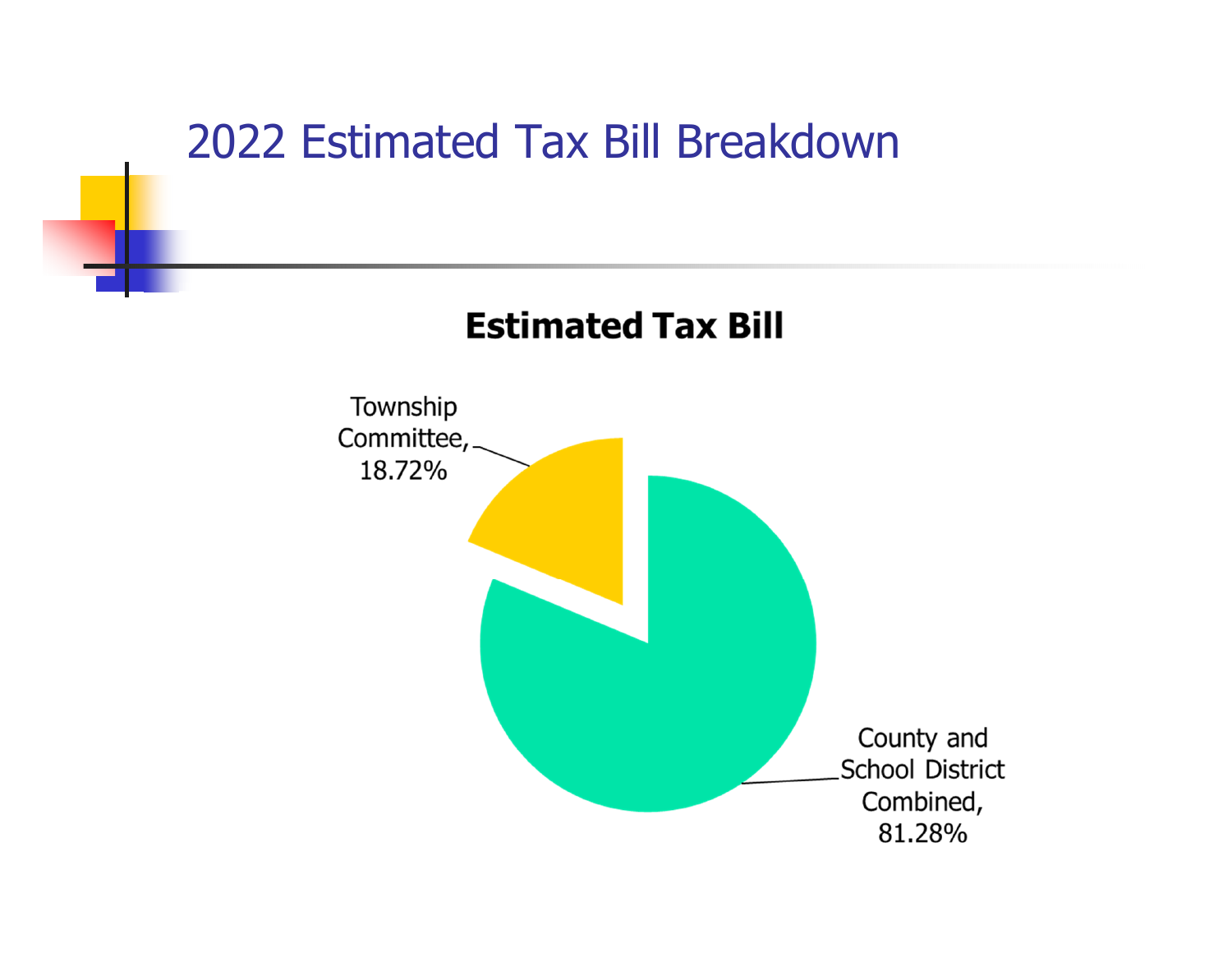#### Assessments, Number of Homes, Tax Collection %

- Assessments 2022 - 229,692,040 2021 - 229,892,776 2020 - 231,245,778 2019 - 232,365,585 2018 - 233,136,875 2017 - 233,729,137 2016 - 236,485,231
- Number of Homes 2022 - 1101 2021 - 1101 2020 - 1099 2019 - 1102 2018 - 1108 2017 - 1111 2016 - 1123
- **Tax Collection %**
- $2021 95.71$
- $2020 95.32$
- 2019 95.00
- 2018 94.62
- $2017 94.65$
- $2016 95.25$
- 2015 94.77
- 2014 94.35 2013 – 94.09
- 2012 93.46
- $2011 94.46$
- $2010 93.68$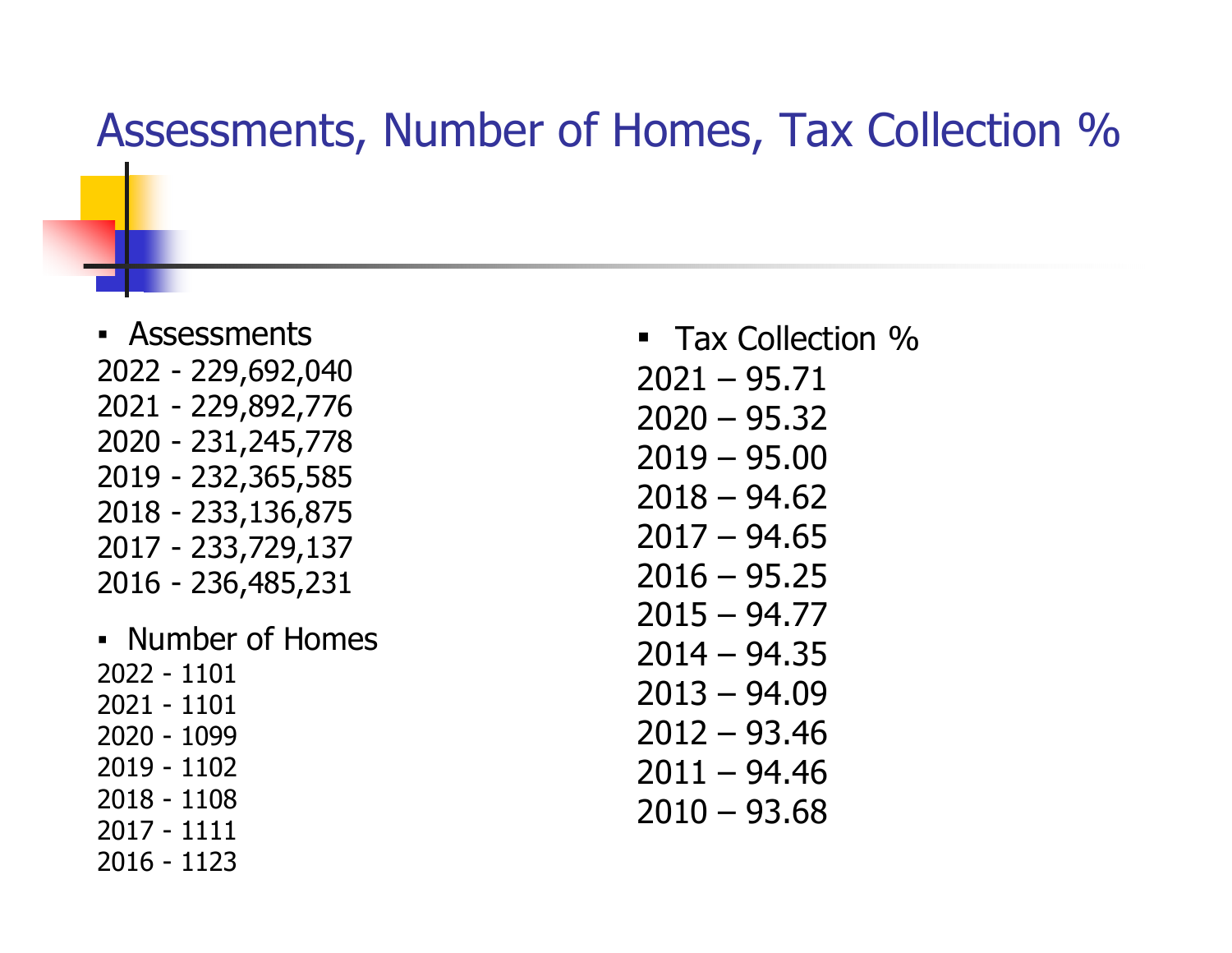## 2022 Revenue Breakdown

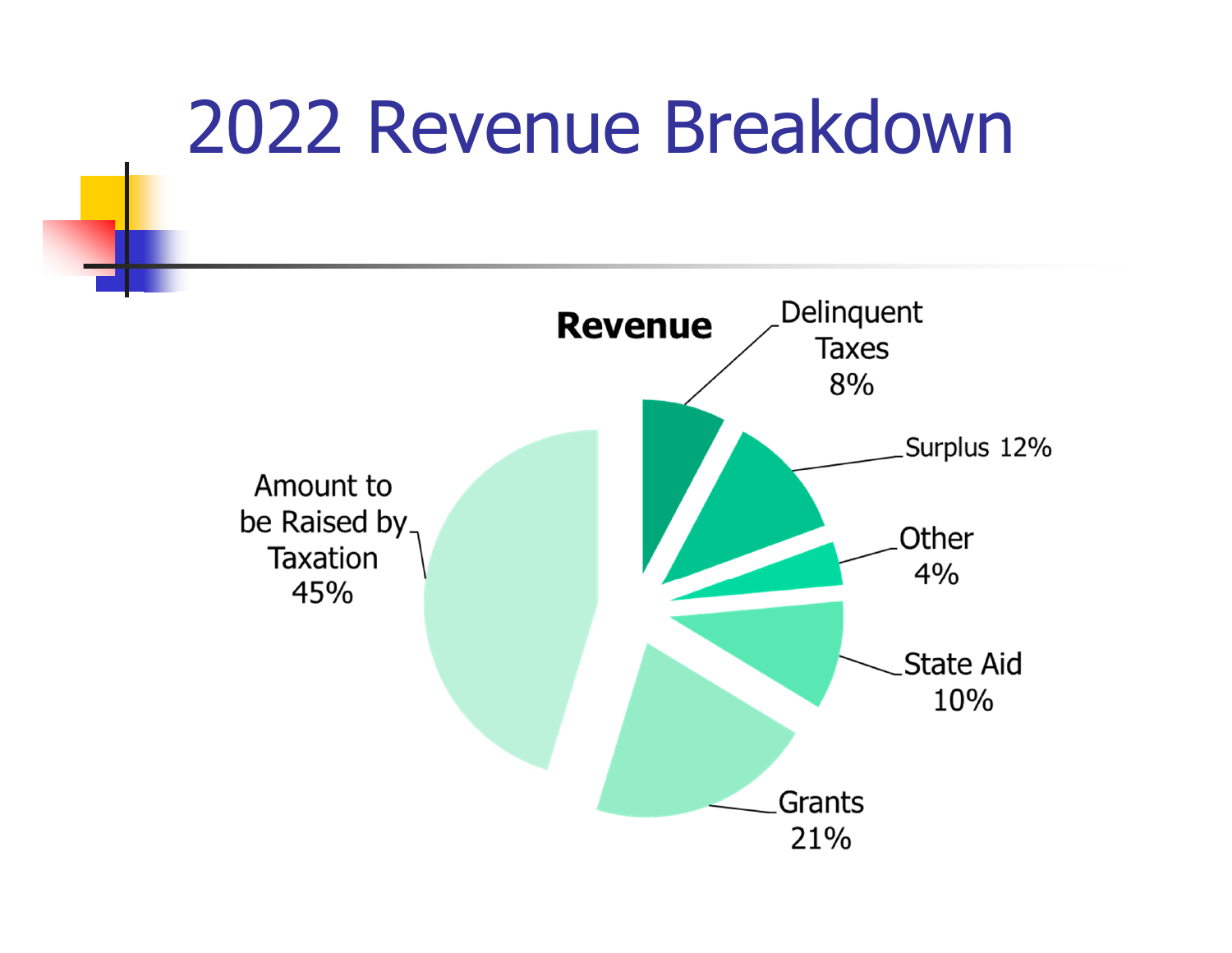# Schedule of Revenues

|                                   | 2022      | 2021      | 2020      | 2019      | 2018      |
|-----------------------------------|-----------|-----------|-----------|-----------|-----------|
| <b>Taxes</b>                      | 1,294,283 | 1,265,392 | 1,227,003 | 1,208,434 | 1,138,113 |
| <b>State Aid</b>                  | 288,712   | 288,712   | 322,800   | 288,712   | 288,712   |
| Other                             | 117,940   | 140,943   | 122,396   | 122,396   | 122,339   |
| Grants                            | 601,099   | 329,868   | 258,329   | 47,749    | 311,985   |
| Delinquent<br><b>Taxes</b>        | 222,100   | 222,100   | 222,100   | 222,100   | 222,100   |
| <b>Surplus</b><br><b>Budgeted</b> | 332,725   | 265,500   | 224,350   | 209,600   | 205,700   |
| <b>Total</b>                      | 2,856,859 | 2,512,514 | 2,376,978 | 2,098,991 | 2,288,949 |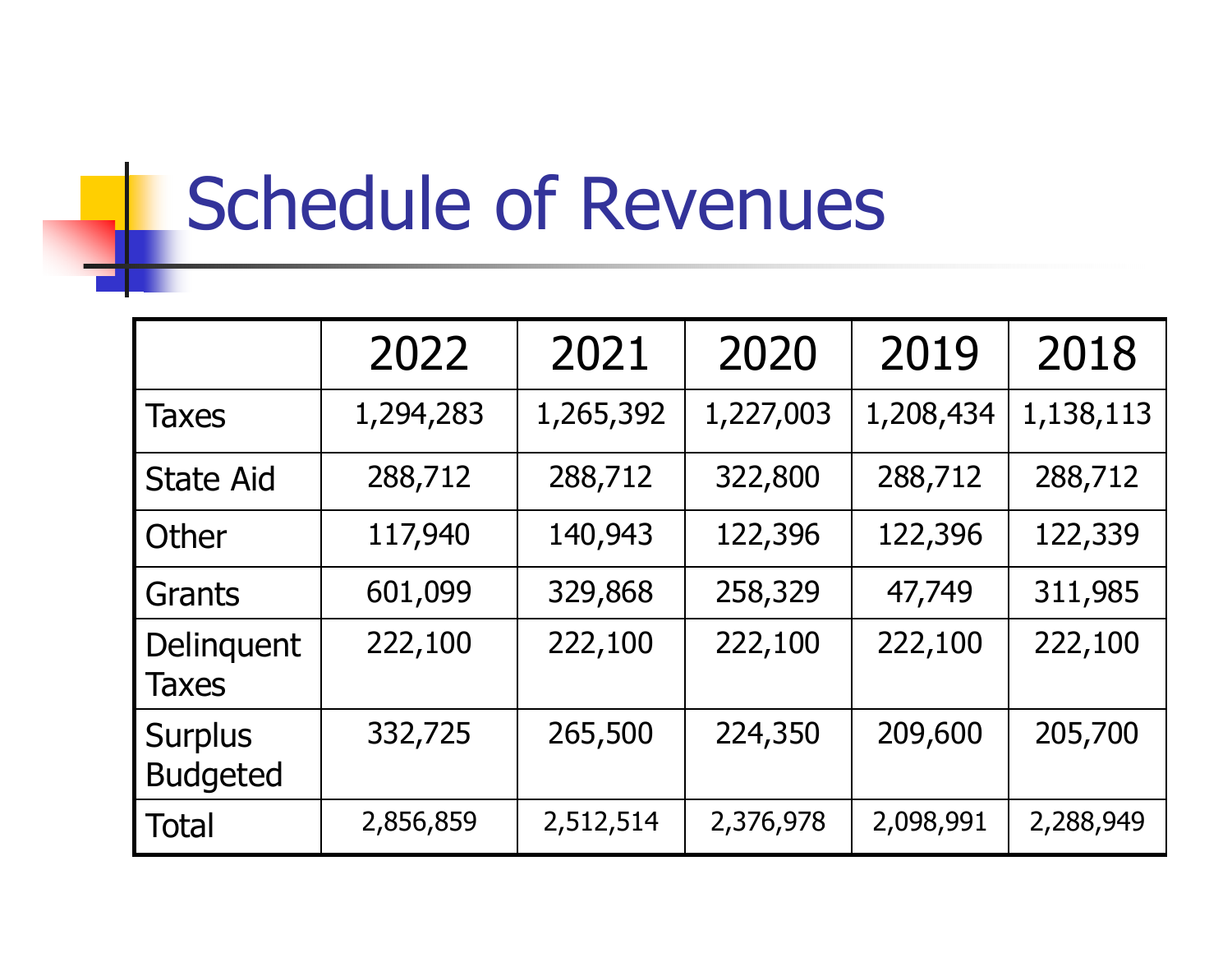#### State Aid

|                                  | 2022    | 2021      | 2020    | 2019    | 2018    |  |  |
|----------------------------------|---------|-----------|---------|---------|---------|--|--|
| <b>State Aid</b>                 | 288,712 | 288,712   | 322,800 | 288,712 | 288,712 |  |  |
| Change from<br><b>Prior Year</b> |         | $-34,088$ | 34,088  |         |         |  |  |
| I In 2007 State Aid was 437,395  |         |           |         |         |         |  |  |
| 148,683 Higher than 2021         |         |           |         |         |         |  |  |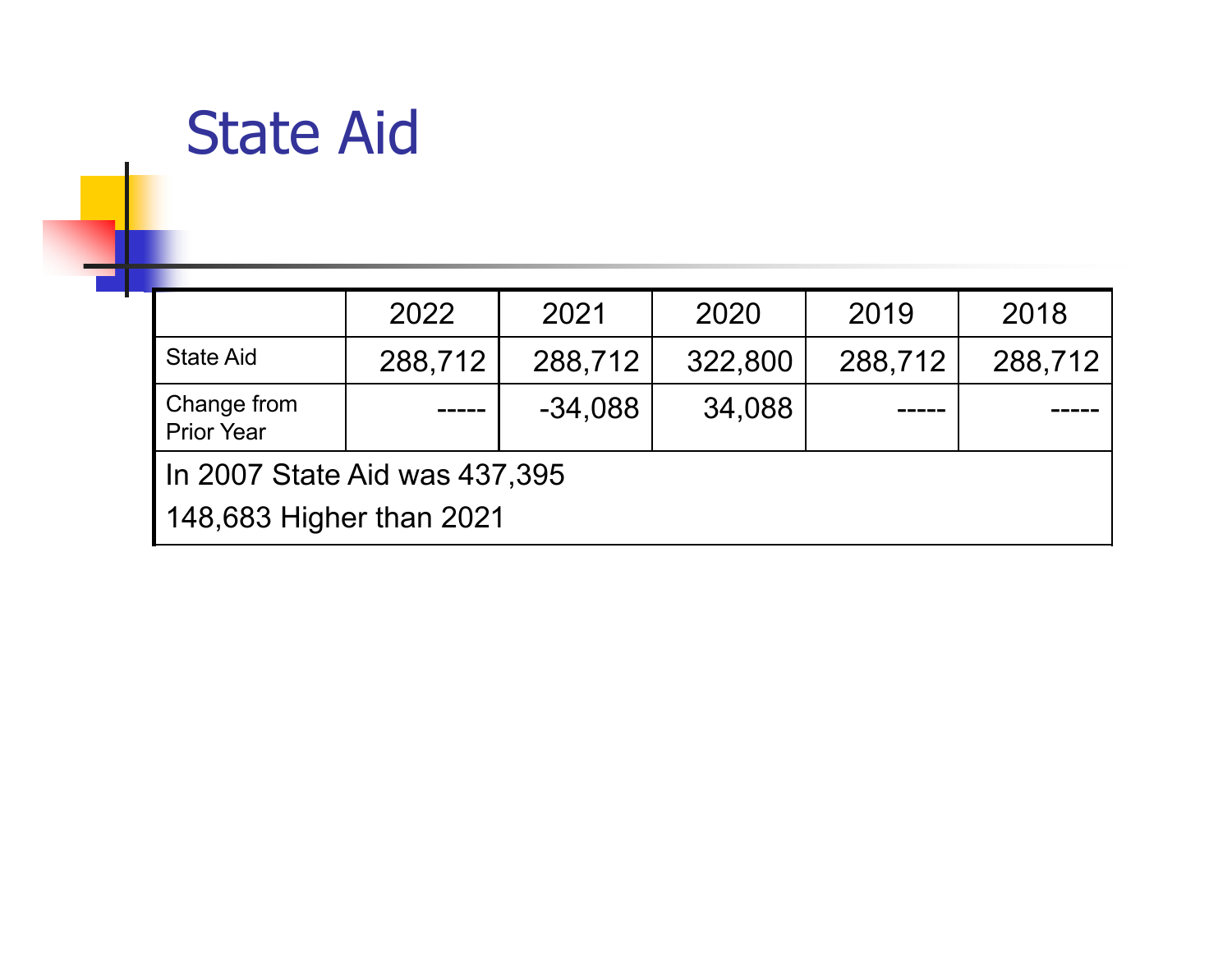## Budgets

|                               | 2022      | 2021      | 2020      | 2019      | 2018      |
|-------------------------------|-----------|-----------|-----------|-----------|-----------|
| <b>Total Budget</b>           | 2,856,859 | 2,512,514 | 2,376,978 | 2,098,991 | 2,288,949 |
| <b>Less Grants</b>            | 601,099   | 331,061   | 258,329   | 51,749    | 311,985   |
| <b>Budget without Grants</b>  | 2,255,760 | 2,181,453 | 2,118,649 | 2,047,242 | 1,976,964 |
| <b>Change from Prior Year</b> | 74,307    | 62,804    | 71,407    | 70,278    | 59,419    |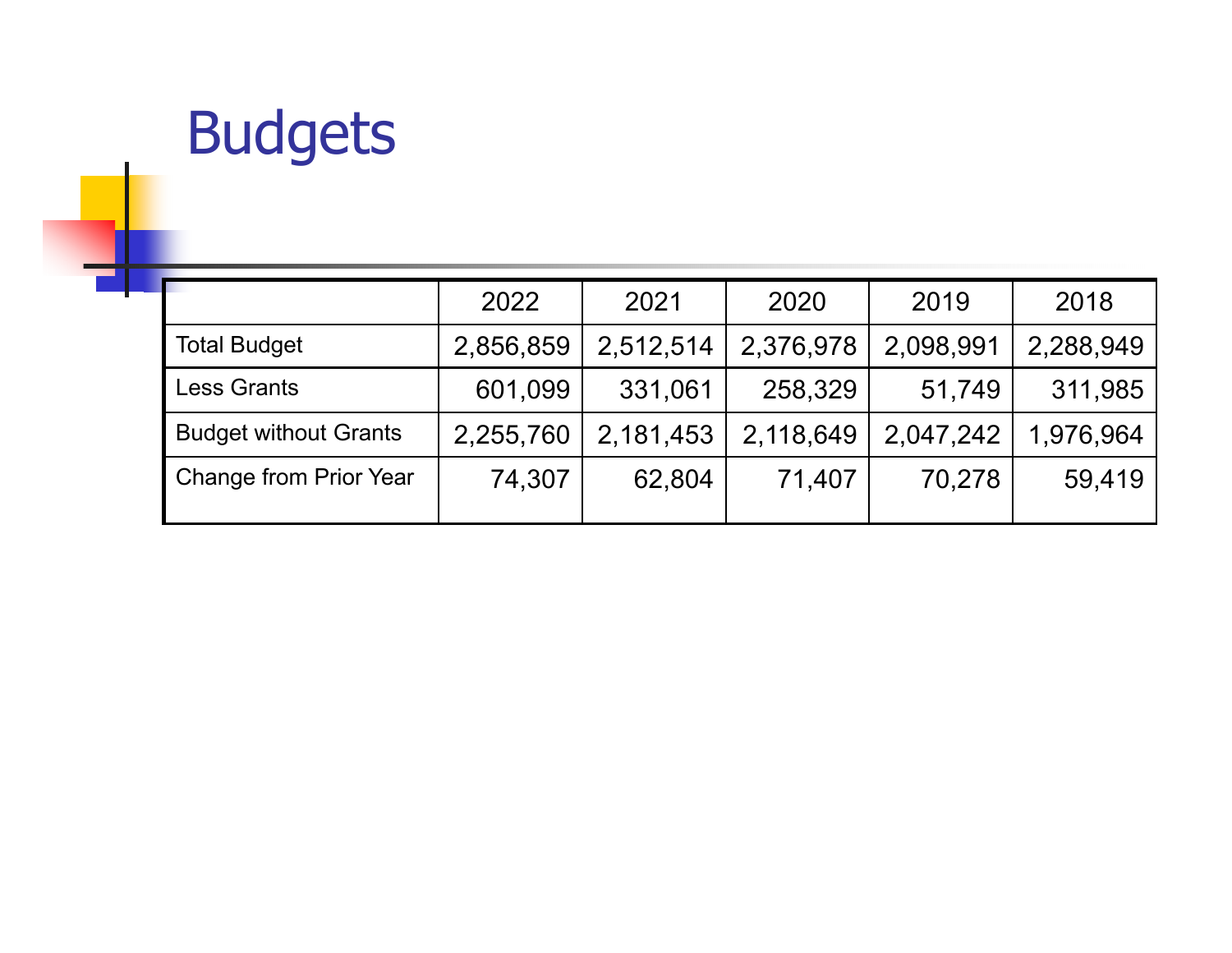### Budgets Continued

|                                         | 2022        | 2021       | 2020        | 2019       | 2018        |
|-----------------------------------------|-------------|------------|-------------|------------|-------------|
| <b>Salary and Wages</b>                 | 470,702     | 493,631    | 470,728     | 430,753    | 430,370     |
| <b>Other Expenses</b>                   | 1,785,058   | 1,687,822  | 1,647,921   | 1,616,489  | 1,546,594   |
| <b>Total Budget (without</b><br>grants) | 2,255,760   | 2,181,453  | 2,118,649   | 2,047,242  | 1,976,964   |
|                                         |             |            |             |            |             |
| <b>Budgeted Salary Change</b>           | $-22,929$   | 22,903     | 39,975      | 383        | 13,801      |
|                                         | $(-4.64\%)$ | (+4.87%)   | (+9.28%)    | (+0.09%)   | (+3.31%)    |
| <b>Budgeted Other</b>                   | 97,236      | 39,901     | 31,432      | 69,895     | 45,618      |
| <b>Expenses Change</b>                  | $(+5.76%)$  | $(+2.42%)$ | $(+1.94\%)$ | $(+4.52%)$ | $(+3.04\%)$ |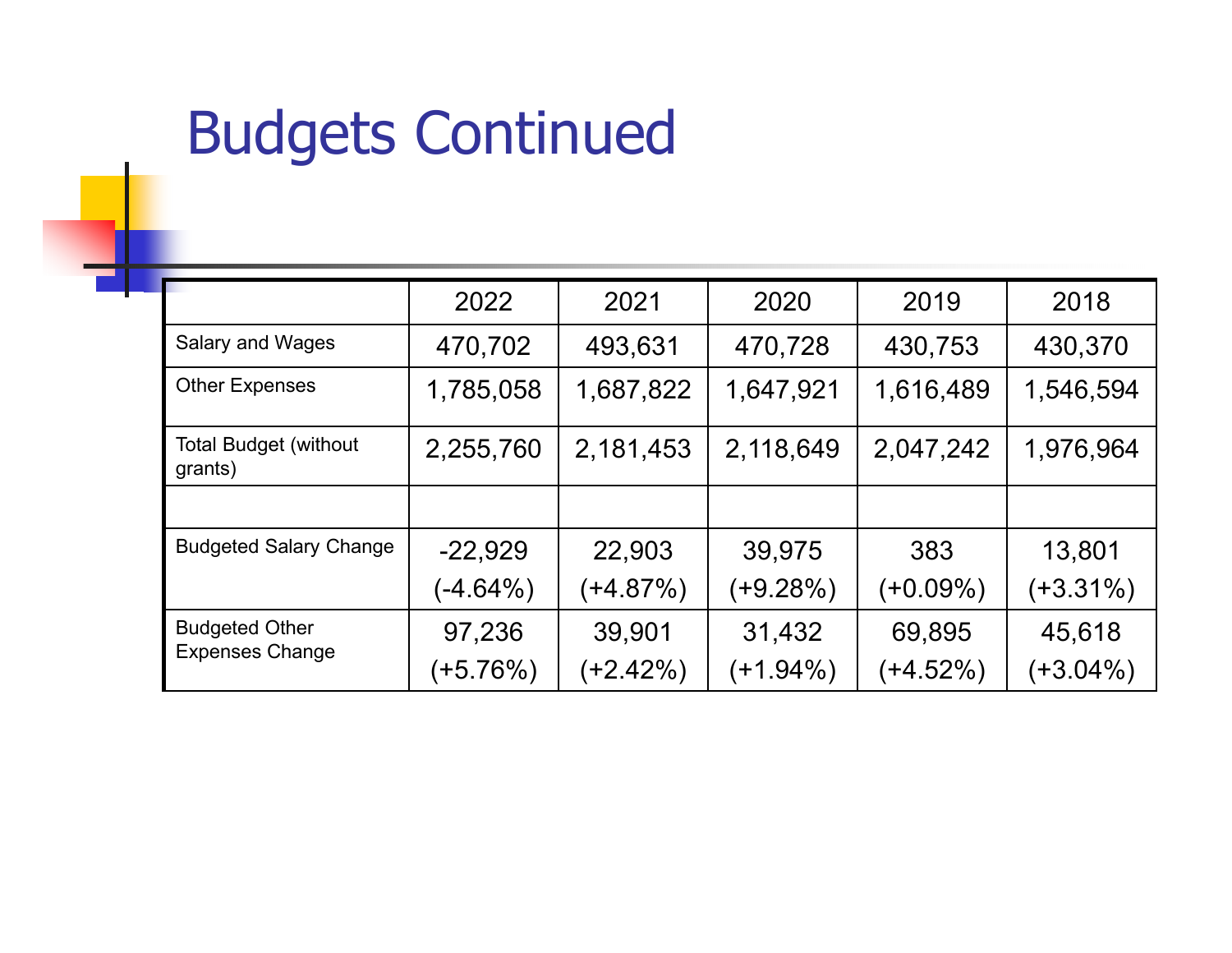#### Comparison of Major Appropriations

| <b>CONTRACTOR</b>                     | 2022                        | %          | 2021                  | $\frac{9}{6}$ | 2020                   | %  | 2019                | %   | 2018                         | %  |
|---------------------------------------|-----------------------------|------------|-----------------------|---------------|------------------------|----|---------------------|-----|------------------------------|----|
|                                       |                             |            |                       |               |                        |    |                     |     |                              |    |
|                                       |                             |            |                       |               |                        |    |                     |     |                              |    |
| <b>Reserve for Uncollected Taxes</b>  | 383,827 <mark> </mark>      | <b>17%</b> | 381,274               | <b>17%</b>    | 374,498 18%            |    | 363,258 18%         |     | 345,154 <mark>17%</mark>     |    |
|                                       |                             |            | 186,715               | 9%            |                        | 9% |                     | 8%  |                              |    |
| Debt Service                          | <mark>198,465</mark>        | 9%         |                       |               | <mark>192,385</mark>   |    | 171,015             |     | 130,605                      | 7% |
| <b>Convenience Center OE</b>          | 130,000 <mark> </mark>      | 6%         | 122,500               | 6%            | 118,700                | 6% | 115,200             | 6%  | 111,200                      | 6% |
| Capital Improvement Fund              | <mark>118,088</mark>        | 7%         | <mark>144,500</mark>  | 7%            | 100,000 <mark> </mark> | 5% | 64,000              | 3%  | <u>120,000<mark> </mark></u> | 6% |
|                                       |                             |            |                       |               |                        |    |                     |     |                              |    |
| General Liability Insurance           | 82,000                      | 4%         | 81,000                | 4%            | $\vert 80,000 \vert$   | 4% | 80,000              | 4%  | $\vert 80,000 \vert$         | 4% |
| <b>Workers Compensation Insurance</b> | 55,000                      | 3%         | 55,000                | 3%            | 55,000                 | 3% | 55,000              | 3%  | 49,000                       | 2% |
|                                       |                             |            |                       |               |                        |    |                     |     |                              |    |
| Aid to Fire Company                   | <b>55,000</b>               | 3%         | 55,000 <mark> </mark> | 3%            | 55,000                 | 3% | <u>55,000 </u>      | 3%  | <mark>55,000</mark>          | 3% |
|                                       |                             |            |                       |               |                        |    |                     |     |                              |    |
| Aid to Rescue Squad                   | 50,000                      | 2%         | 40,000                | 2%            | 52,500                 | 2% | 52,500              | 3%  | 52,500                       | 3% |
| Electricity                           | 52,000                      | 2%         | 45,000                | 2%            | 49,000                 | 2% | 49,000              | 2%  | 52,000                       | 3% |
| Pension                               | 44,922                      | 2%         | 35,201                | 2%            | <u>31,190 </u>         | 1% | <mark>37,245</mark> | 2%  | <mark>34,616</mark>          | 2% |
|                                       |                             |            |                       |               |                        |    |                     |     |                              |    |
| All Others                            | 1,086,458 <mark> 47%</mark> |            | 1,035,263             | 47%           | 1,010,377 48%          |    | 1,005,024           | 49% | 946,889 48%                  |    |
|                                       |                             |            |                       |               |                        |    |                     |     |                              |    |
| Total Budget (without grants)         | 2,255,760                   |            | 2,181,453             |               | 2,118,649              |    | 2,047,242           |     | 1,976,964                    |    |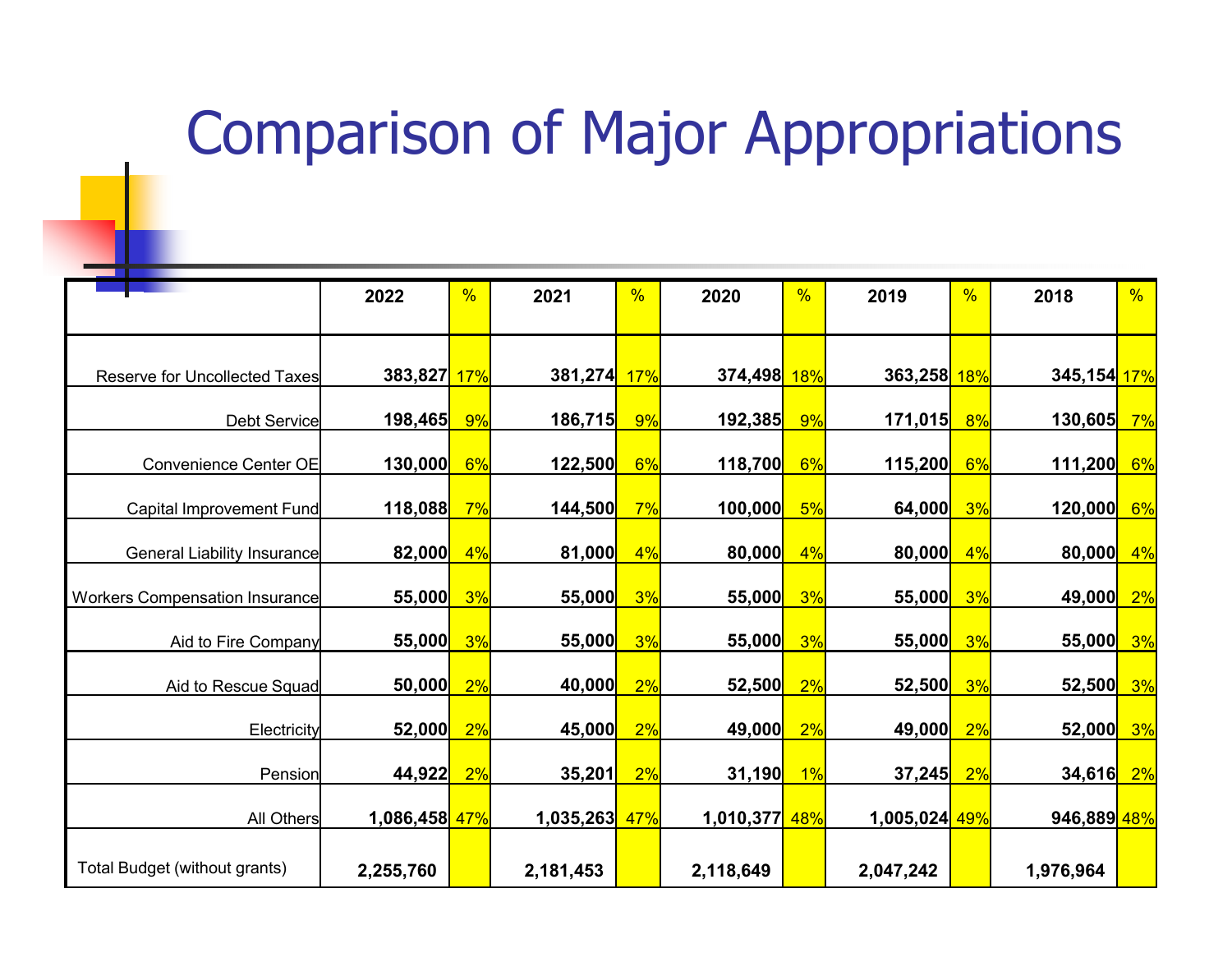### Local Tax Rates & Local Taxes

| Year | Average<br>House                               | <b>Tax Rate</b> | Local<br>Taxes | <b>Tax Rate</b><br>Increase | Local<br><b>Taxes</b><br>Increase |
|------|------------------------------------------------|-----------------|----------------|-----------------------------|-----------------------------------|
| 2022 | 170,000                                        | 0.563           | 957            | 0.013                       | 22                                |
| 2021 | 170,000                                        | 0.550           | 935            | 0.019                       | 32                                |
| 2020 | 170,000                                        | 0.531           | 903            | 0.010                       | 17                                |
| 2019 | 170,000                                        | 0.521           | 886            | 0.031                       | 55                                |
| 2018 | 170,000                                        | 0.489           | 831            | 0.022                       | 37                                |
| 2017 | 170,000                                        | 0.467           | 794            | 0.015                       | 26                                |
| 2016 | 170,000                                        | 0.452           | 768            | 0.041                       | 70                                |
| 2015 | 170,000                                        | 0.411           | 698            | 0.029                       | 49                                |
| 2014 | 170,000                                        | 0.382           | 649            | 0.016                       | 28                                |
| 2013 | 170,000                                        | 0.365           | 621            | 0.022                       | 36                                |
| 2012 | 170,000                                        | 0.344           | 585            | 0.020                       | 34                                |
| 2011 | 170,000                                        | 0.324           | 551            | 0.014                       | 24                                |
| 2010 | 170,000                                        | 0.310           | 527            | revaluation                 |                                   |
|      | \$430 over 12 years (average \$35.84 per year) |                 |                |                             |                                   |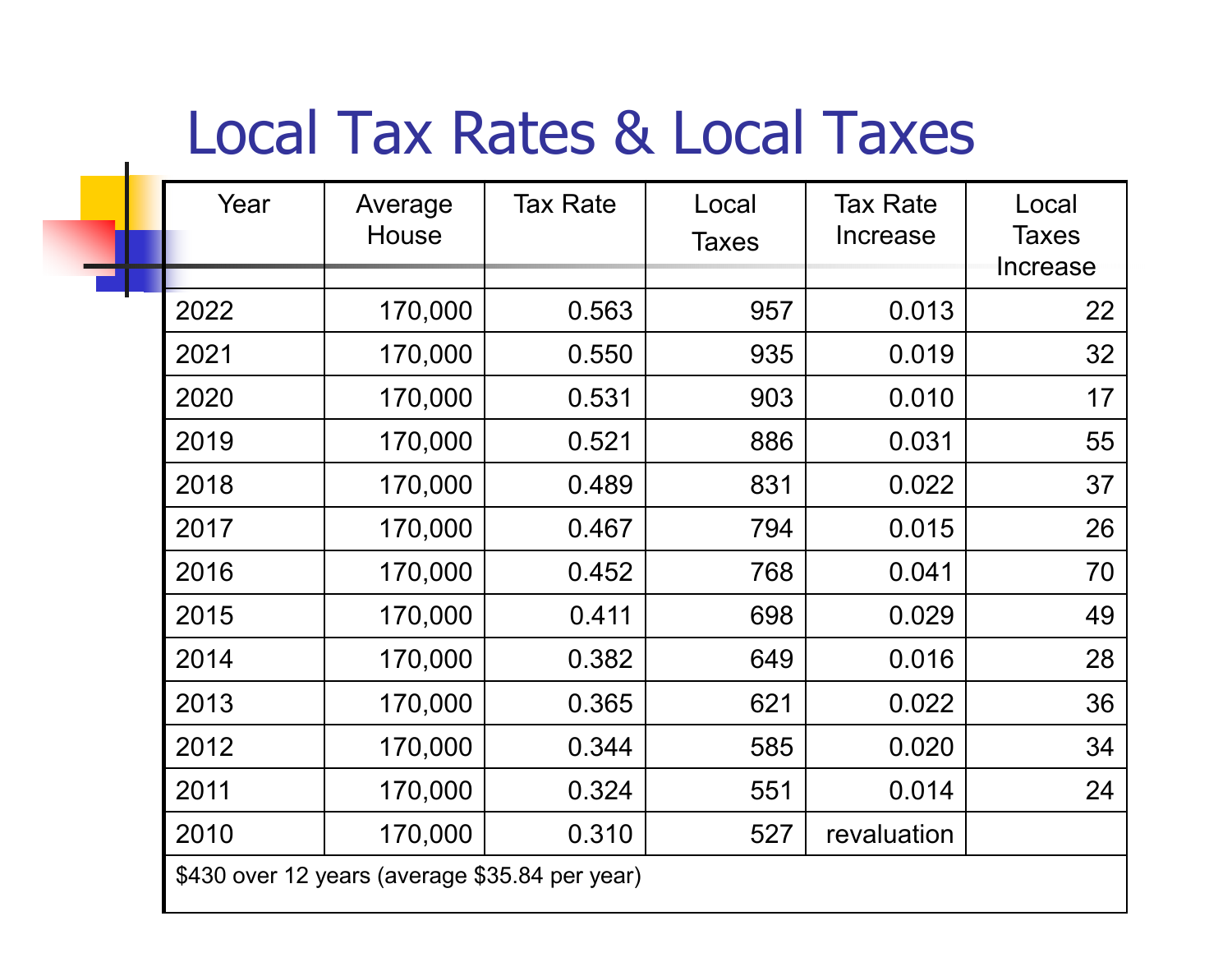#### School/County (Combined) Tax Rates & Taxes

| Year                                          | Average<br>House | County/Scho<br>ol Tax Rate | County/Scho<br>ol<br><b>Taxes</b> | County/Scho<br>ol Rate<br>Increase | County/Scho<br>ol Taxes<br>Increase |  |  |
|-----------------------------------------------|------------------|----------------------------|-----------------------------------|------------------------------------|-------------------------------------|--|--|
| 2021                                          | 170,000          | 2.374                      | 4,036                             | 0.020                              | 34                                  |  |  |
| 2020                                          | 170,000          | 2.354                      | 4,001                             | 0.060                              | 102                                 |  |  |
| 2019                                          | 170,000          | 2.294                      | 3,900                             | 0.086                              | 146                                 |  |  |
| 2018                                          | 170,000          | 2.208                      | 3,754                             | 0.113                              | 194                                 |  |  |
| 2017                                          | 170,000          | 2.094                      | 3,560                             | 0.102                              | 173                                 |  |  |
| 2016                                          | 170,000          | 1.992                      | 3,386                             | 0.036                              | 61                                  |  |  |
| 2015                                          | 170,000          | 1.956                      | 3,325                             | 0.066                              | 112                                 |  |  |
| 2014                                          | 170,000          | 1.890                      | 3,213                             | 0.043                              | 73                                  |  |  |
| 2013                                          | 170,000          | 1.847                      | 3,140                             | 0.013                              | 22                                  |  |  |
| 2012                                          | 170,000          | 1.834                      | 3,118                             | 0.009                              | 15                                  |  |  |
| 2011                                          | 170,000          | 1.825                      | 3,103                             | 0.097                              | 165                                 |  |  |
| 2010                                          | 170,000          | 1.728                      | 2,938                             | revaluation                        |                                     |  |  |
| \$1098 over 11 years (average \$100 per year) |                  |                            |                                   |                                    |                                     |  |  |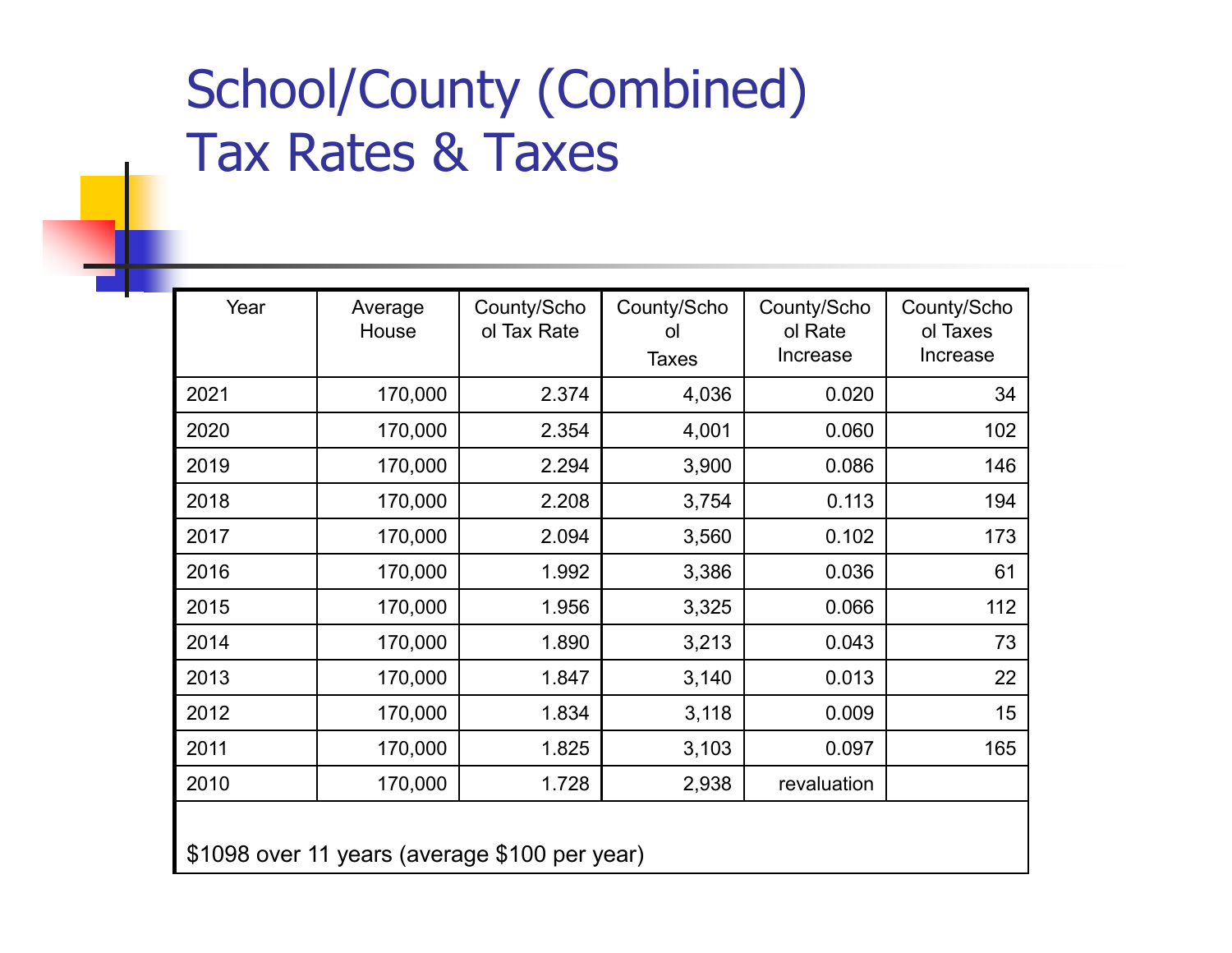#### County/School/Local 2021 compared to 2020, Total tax dollars

|             | 2021      | 2020      | <b>Change in</b><br>total dollars | <b>Dollar</b><br>change per<br>home<br>assessed at<br>170,000 |
|-------------|-----------|-----------|-----------------------------------|---------------------------------------------------------------|
| County      | 2,776,795 | 2,808,252 | $-31,457$                         | -12                                                           |
|             |           |           |                                   |                                                               |
| School      | 2,679,779 | 2,631,724 | 48,055                            | 46                                                            |
| _ocal       | 1,265,392 | 1,227,003 | 38,389                            | 32                                                            |
|             |           |           |                                   |                                                               |
| Total Taxes | 6,721,966 | 6,666,979 | 54,987                            | 66                                                            |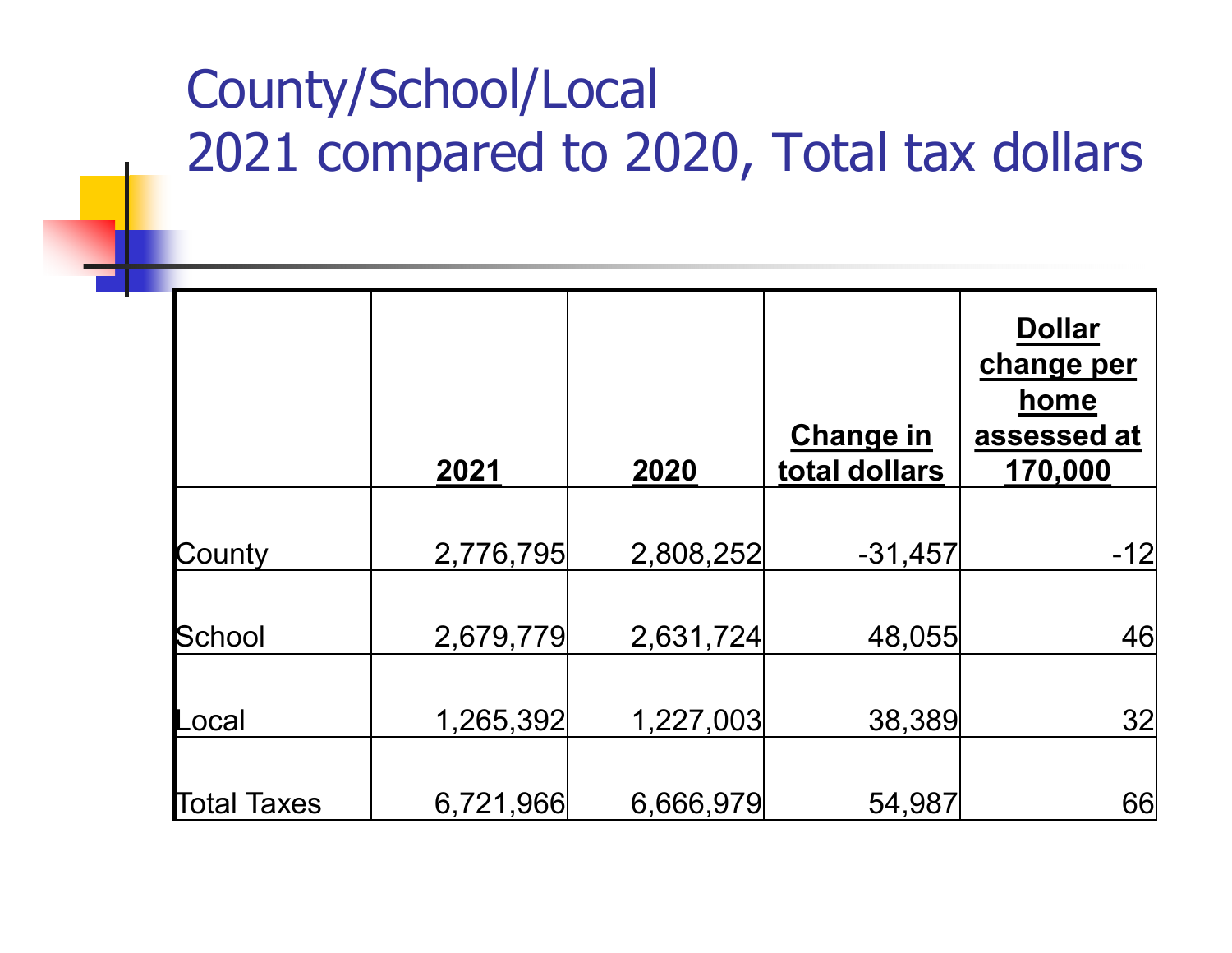#### County/School/Local

2021 compared to 2020, Average Home Assessed at 170,000

|                    | 2021 Tax Bill<br><b>Home</b><br><b>Assessed at</b><br>170,000 | 2020 Tax Bill<br><b>Home</b><br><b>Assessed at</b><br>170,000 | change |
|--------------------|---------------------------------------------------------------|---------------------------------------------------------------|--------|
| <b>County</b>      | 2,054                                                         | 2,066                                                         | $-12$  |
| School             | 1,982                                                         | 1,936                                                         | 46     |
| Local              | 935                                                           | 903                                                           | 32     |
| <b>Total Taxes</b> | 4,971                                                         | 4,905                                                         | 66     |